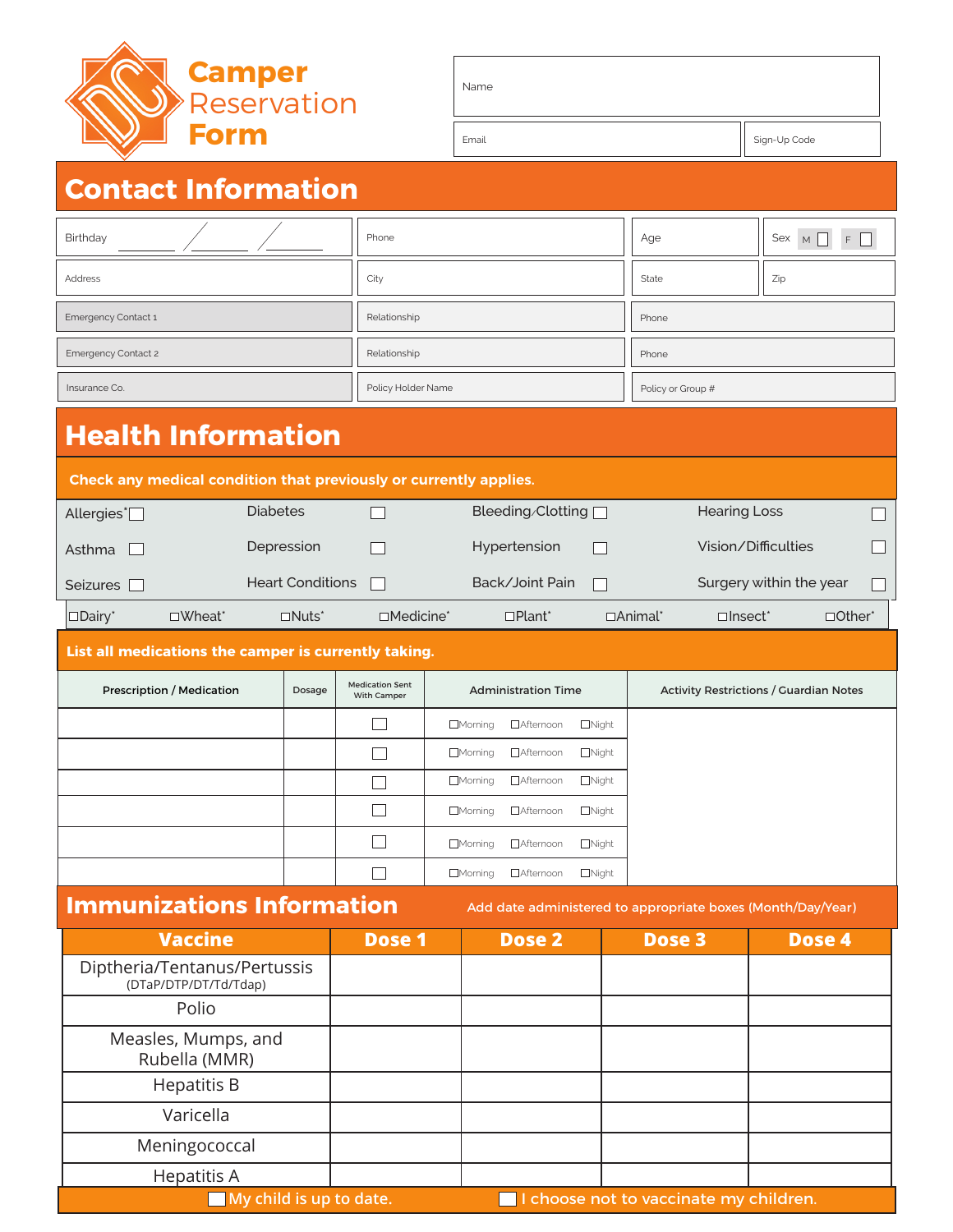### **Release,**  Waiver of Liability, **And Indemnity Agreement**



I, the person named below being above the age of eighteen (18), or the legal guardian of the named person who is under the age of eighteen (18), hereby acknowledge, agree, promise, and covenant with Burchfield Ministries International, Inc., Country Camp, Inc., and Discovery Camp ("BMI"), on behalf of myself, my heirs, assigns, personal representatives, and estate as follows:

**I acknowledge that I, my minor child, or a minor child under my legal guardianship (individually and collectively referred to as Participants), intend to attend Discovery Camp, a BMI program (the Program). My initials and signature below indicate my understanding and acknowledgement of each provision of this agreement, as follows:**

#### **Assumption of Risk**

Participants assume all responsibility for Participants' own safety while participating in the Program. Participants understand that the Program may involve participation in activities which are physically demanding and could involve possible hazards, not all of which can be foreseen, including but not limited to property damage, injury, or death resulting from falling, sickness, inclement weather, cuts, abrasions, wounds, broken bones, injury from contact withother participants of the Program or sporting and athletic equipment, muscle strains or sprains, concussion, drowning, heart attack, or exposure to poisonous plants, insect bites, animals, and sun exposure. Participants further understand that participation in the Program is completely voluntary, and Participants assume the risk of any and all property damage, injuries, or death that may occur to Participants as a result of participation in the Program.

#### **Safety**

 $\hfill\ensuremath{\square}$ 

Participants will wear required clothing and safety equipment, as appropriate to each activity of the Program, and bring and apply sunscreen and insect repellent as necessary. Participants will not leave the authorized areas at any time without permission and will follow all safety instructions and use caution to protect themselves, other participants, Discovery Camp personnel, and others. Participants agree to cooperate with leaders, fellow participants, and Discovery Camp personnel.

#### **Fitness to Participate in Program**

Participants certify that except as noted specifically in the Discovery Camp Camper Reservation Form, they are completely physically, mentally, psychologically, and emotionally fit and healthy, and capable of participating in the Program and all activities. Participants are solely responsible for determining whether there is any reason they should not participate in the Program or any activities, including possible contact with any substances that may cause any allergic reactions.

#### **Lost or Stolen Items**

Participants acknowledge and understand they are responsible for the security of their own belongings while participating in the Program and are advised not to carry valuable items with them for the duration of the Program, including but not limited to: large amounts of cash, credit cards, laptops, mobile phones, tablets, or other electronics, and family heirlooms or expensive jewelry. Participants acknowledge that Burchfield Ministries International,Inc., Country Camp, Inc., and Discovery Camp are not responsible for securing Participants' belongings.

#### **Medical Treatment**

Participants consent to receive emergency medical treatment in the event of illness or injury and release and forever discharge Discovery Camp from any liability or claim whatsoever which  $\bigcirc$  ) arises or may later arise on account of any medical services rendered in connection with an emergency during Participants' participation in the Program.

#### **Photo and Media Release**

Participants grant to Discovery Camp all right, title, and interest in any and all photographs, images, video, or audio recordings of Participants or Participants' likeness or voice made by Discovery Camp in connection with the Program. Participants understand and agree that they will not receive compensation for any use of such material. Participants expressly agree that Discovery Camp shall have the right to photograph, publish, re-publish, adapt, exhibit, reproduce, edit, distribute, display, or otherwise use or reuse the Participants' image and/or likeness in connection with any product or service in all markets, media, or technology, including in promotional and advertising material for the Program.